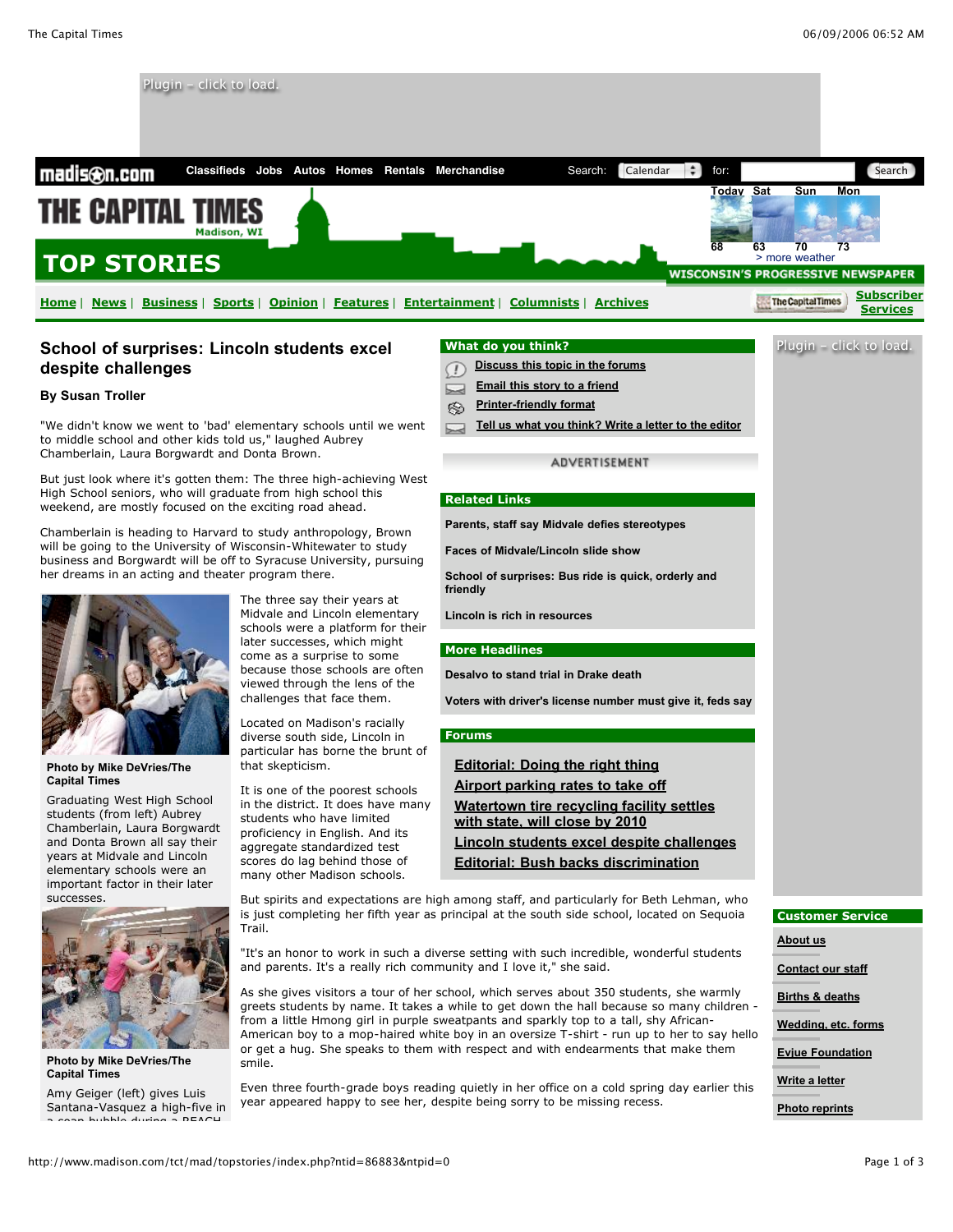## **Services for advertisers**

## **Services for readers**

**Subscribe**

a soap bubble during a REACH science class taught at Lincoln Elementary School by Clare Seguin (in center background).

"I know it's hard not to throw snowballs, especially when the snow is so perfect," she told them. "But you know the rules." They grinned, nodded, sighed and went back to reading.

Lehman observed, "These are my children - all of them."

She said that statement reflects a general attitude at Lincoln, where there is low teacher turnover and a deep staff commitment to help all students, no matter how needy or how gifted, learn and succeed.

**Raising expectations:** Parent Jackie Hunt, who brings her children every day to attend the Open Classroom program at Lincoln, believes in Lehman and the educational opportunities at Lincoln.

Her son is thriving, she says, thanks in part to the leadership at the school, and to the Open Classroom program. It offers multi-age learning in classes that join kindergartners with first-graders, second-graders with third-graders and fourthgraders with fifth-graders. Students stay with the same teacher for two years.

"Beth is just way out in the lead in learning to understand African-American boys," Hunt observed. "She's really open, and she's working hard to identify what will encourage them to be highly successful, and realize their full potential."

Hunt, who is articulate, thoughtful and fiercely committed to seeing her kids succeed in school, was discouraged by her son Julian's experience in another Madison school.

"Julian is a very smart boy, and capable of being a good leader and role model for other kids. But he was getting discouraged because his very, very high grades on his homework and tests did not match the grades he was getting on his report card," she said.

"I tried for some time to frame it as his teachers wanting to challenge him to do even better, to live up to his potential," she recalled. "But eventually it was just too obvious that no matter what he did, he wasn't going to get credit for it."

The last straw was when he was suspended in second grade. He and another little boy were playing with a rubber band, Hunt said, and made some shapes and giggled over what they said they looked like. Because a child complained that she was uncomfortable, the school suspended Julian for sexual harassment, Hunt said.

She has nothing but positive things to say about the experience Julian and his younger sister have had in the Open Classroom at Lincoln. She also has high praise for both the high expectations and the respect teachers give their students, which she says is key in challenging a child like her son.

"It's like we are a family within the larger Lincoln community," she said. She added that it was worth it to drive her children every day to and from school. "I wouldn't have them go anywhere else," she added.

**Daunting challenges:** Lehman recognizes that many of her students face daunting challenges in their lives outside of school.

Overall, Lincoln students are among the poorest in the Madison school district. Sixty-eight percent of the children are identified as low income because they qualify for free or reduced-fee meals at school. Only 65 percent of Lincoln's students are considered proficient in English. The racial mix at Lincoln is divided among Hispanic, white, black and Asian students, a diversity many parents and teachers at Lincoln say is an advantage to students as they learn to get along with a true microcosm of a changing district and America.

There is also a high mobility rate, meaning students frequently enter and exit the student population at both Lincoln and its sister school, Midvale Elementary.

Midvale serves the kindergarten through second-grade students of the pair while Lincoln students are mostly third-, fourthand fifth-graders. A small number of kindergarten through second-grade students participate in the Open Classroom at Lincoln.

Midvale Principal John Burkholder spoke of one student who had changed schools, including preschool, 11 times by second grade.

"That's an extreme case, of course," he acknowledged. "But when students are constantly changing schools, and teachers, and classes, there's no question that it has an impact on what and how much they're learning."

Because of No Child Left Behind legislation at the federal level, schools are being cajoled, challenged and held accountable as never before to find the keys that unlock performance and achievement among all children. The Wisconsin Knowledge and Concepts Examinations were expanded this year to test all elementary students third grade and above, plus eighth-graders and 10th-graders.

There is an unprecedented emphasis on testing, not just in Madison but across the country. In a school with many economically disadvantaged children and students who are still trying to learn English, that can be a scary proposition. Traditionally, many of these students have not done well on standardized tests, and now their performance, or lack of performance, can lead to sanctions against a school, including losing funding.

While that has so far not been a problem at Lincoln or any other Madison school, there is a slowly closing window that demands that all schools have virtually all of their students testing proficient or better by the 2013-2014 school year.

Making the situation even tougher is that some of the ways test data are reported make the results look worse than they are for a school like Lincoln.

Lehman says that her students who are not proficient in English are not expected to take a test they don't understand because of a language barrier. However, their scores, listed as zeroes, are averaged in with other scores. For a school with many more students in this category, there is a disproportionate impact on scores.